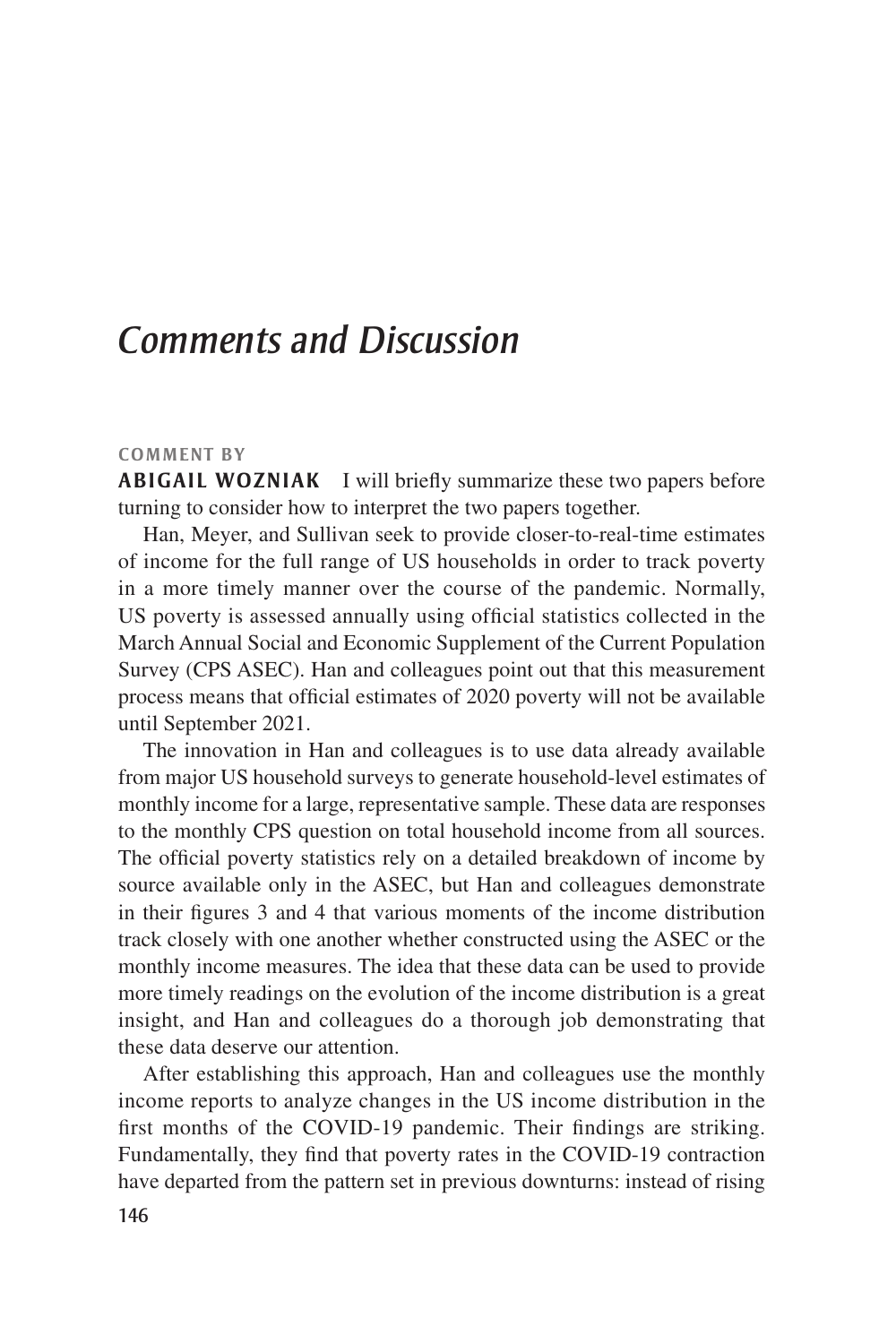in the contraction, as has been the case in past recessions, poverty rates at the onset of the COVID-19 contraction actually fell. They document that, by their new measure, poverty rates fell by 0.9 percentage points from November 2019 to February 2020, then by another 0.8 percentage points from February to March, and by a similar amount from March to April 2020, before stabilizing at about 9.3 percent for April, May, and June. In total, Han and colleagues report a 1.5 percentage point decline in poverty, concentrated in March and April, as shown in their table 1.

Han and colleagues credit this pattern to a federal aid response that was unprecedented in its speed and scale. To assess the role of these programs, Han and colleagues create estimates of aid received by households under the main pandemic assistance programs: Economic Impact Payments (EIPs), Pandemic Unemployment Compensation (PUC), and Pandemic Unemployment Assistance (PUA). To generate these estimates, they assume that households received EIPs and UI benefits as allowed by statute, but they cap the total amount allocated to match administrative total disbursements by randomly excluding eligible recipients. Their estimates suggest that this suite of support payments can fully account for the income changes they document. Hence, their paper implies that the federal response was large enough to more than fully reverse what would likely have been an increase in poverty rates and a decline in incomes at many lower deciles. They conclude that "the increase in deprivation [as reported in the media and other studies] is not due to the overall income loss, but rather due to other disruptions of the pandemic."

Bitler and colleagues use several data sources to examine this increase in deprivation more closely. They focus on three measures of well-being and economic security, deriving from different sources. These are unemployment (from recent monthly CPS), food insecurity, and mental health (both from the weekly US Census Household Pulse and the COVID Impact Surveys). They find large declines in these measures of well-being. Consistent with other research, they document a substantial rise in unemployment between March and April 2020 in the CPS, with the sharpest increases among already lower earning groups. They also document large increases in self-reported food insecurity and worsening mental health.

Bitler and colleagues then explore connections between these changes in well-being and benefits disbursement. This is challenging, since little individual- or household-level data are available on who has received state or federal support and at what levels. Bitler and colleagues therefore rely on past cyclical patterns to gauge the extent to which benefits may have reached eligible recipients. From there, they can assess remaining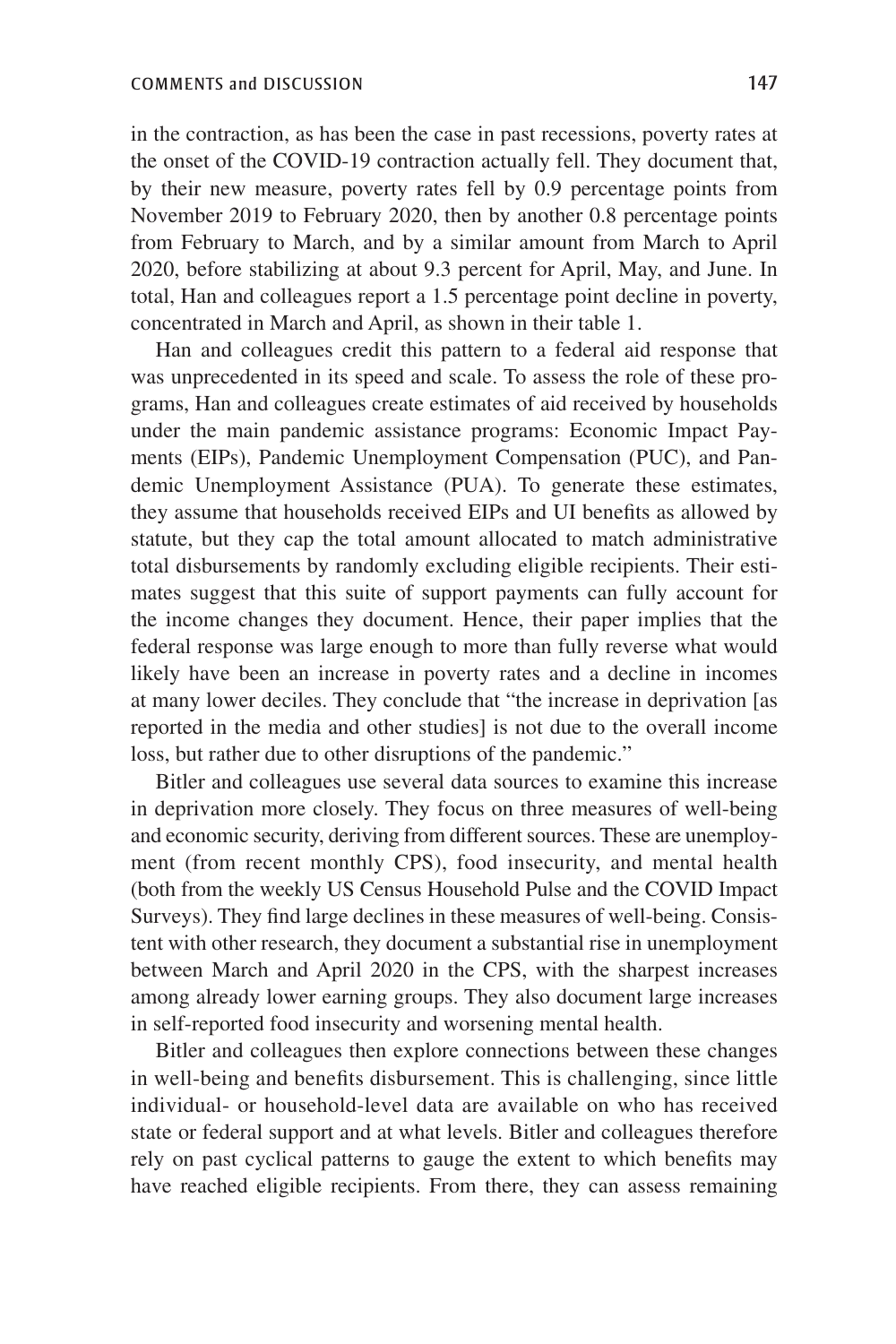unmet need. Little evidence on mental health is available for nationally representative populations over past business cycles, but much is known about the cyclicality of benefits receipt through unemployment insurance (UI) and SNAP, due in part to earlier research from the authors. Using past estimates on the sensitivity of food insecurity to changes in unemployment over the cycle, Bitler and colleagues estimate that the rise in reported food insecurity in the first months of the pandemic is in line with earlier cycles. Consistent with this relationship, they show that SNAP disbursements have risen more in states with larger increases in unemployment.

Evidence on where UI payments have gone is still somewhat difficult to come by. Bitler and colleagues rely on eligibility rules to show that large shares of workers are not eligible for UI payments, even under the expanded provisions of the CARES Act. These include particularly large shares of the lowest earning workers as well as many immigrants. They also point to a range of barriers preventing households from receiving the Economic Impact Payments; these include known delays in distribution, complexity in delivery, and statutorily ineligible groups. Bitler and colleagues argue that ultimately a range of barriers to access, specific provisions to exclude certain groups, and administrative challenges mean that benefits distribution is likely to have so far missed large portions of the US population. This lack of support, they argue, is a likely contributor to declining economic security and mental health.

I describe these as two great papers that lead to one big puzzle. How can the economic condition and overall well-being of so many families have declined so sharply (as identified in Bitler and colleagues) if incomes have risen appreciably for a large portion of the lower earners in the distribution (as identified in Han and colleagues)? One way to try to interpret this tension is to step back and consider the papers as providing evidence on different signals of a general underlying household well-being concept. This concept could be defined narrowly as the ability to cover current essential expenses, or more broadly, as the ability to continue with prior consumption levels with little disruption. In my view, both teams are focused on a concept most like the former, but it is important to acknowledge that the latter concept may be relevant for answers given by survey respondents.

If we accept that the teams are trying to identify measures of financial security that allow Americans to cover essential expenses, then the different assessments they offer could be driven by three factors: (1) one of the signals may be wrong, in that it is biased to the extent that it provides the wrong sign; (2) both signals could be correct, but they could be representative of different US households that are experiencing COVID-19-era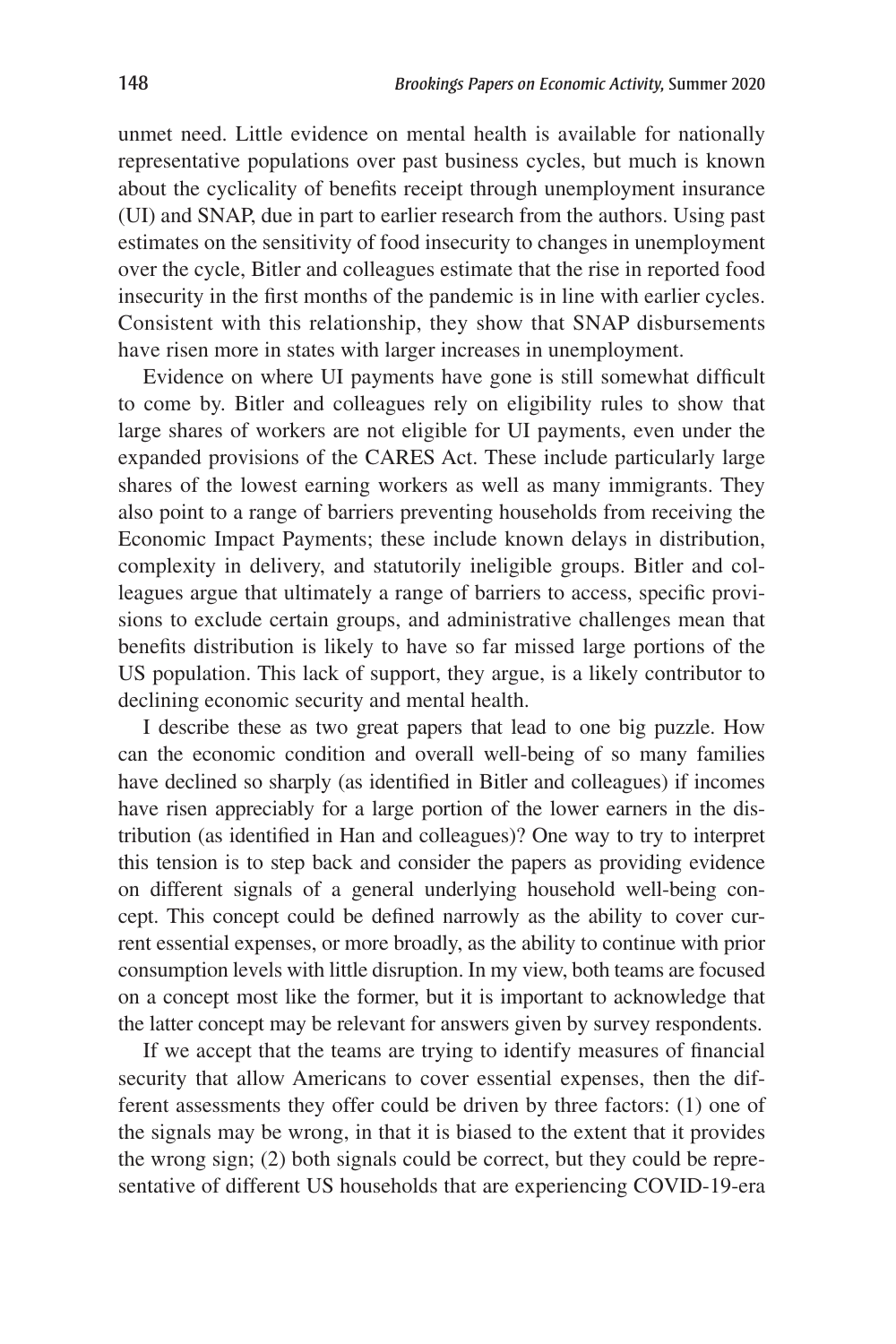changes and support differently (i.e., a composition difference); or (3) they could represent different facets of financial security, and these could be changing in different ways. I will address each of these possibilities in the remainder of this comment before concluding with a discussion of their likelihood as well as lessons for policymakers to take from this uncertain data environment.

ON THE POSSIBILITY OF BIAS IN THE DATA SIGNALS Of course, all data come with error, but what I am concerned with in the case of these two papers is the possibility that one of the sources is biased, to a degree that it is giving us the wrong sign in the pandemic environment. Both teams take great care to demonstrate the validity of their measures. Han and colleagues show that the CPS basic monthly measure of annual income they use produces poverty rates and income quantiles that are strongly consistent—particularly in changes—with the more detailed annual income measure from the March ASEC and other sources. Bitler and colleagues use a suite of data sources and show that these all provide measures broadly consistent with one another. In this case their signal does not derive from just one source, so this can increase confidence in the direction it indicates.

However, data from both teams contain features that raise questions. Bitler and colleagues' data sources, while broadly consistent with one another, sometimes differ in the levels of deprivation they indicate, and sometimes by a large amount.<sup>1</sup> The evidence on deprivation also comes from pandemic-era sources, which may less than perfectly compare to prepandemic sources, as Han and colleagues note. Han and colleagues' data show that half the decline in poverty rates in the first half of 2020 comes in March, prior to the distribution of most administrative benefits but after sharp declines in employment had begun. Table 1 shows the timing of the CPS survey from which Han and colleagues take their monthly measures of total income. The table shows that the March survey week occurred while the CARES Act was still being debated. In the same week, almost 3 million unemployment insurance claims were filed. Since the income measure is based on a twelve-month lookback period, a decline in poverty rates and rise in annual income for lower percentiles between February and March 2020 would have had to be driven by substantial increases in labor income in the first few weeks of March.

Han and colleagues note that poverty was on a downward trend prior to March 2020, and the March decline may reflect this, as well as normal month-to-month measurement error. However, in light of this pattern it is

<sup>1.</sup> See also Winship and Rachidi (2020).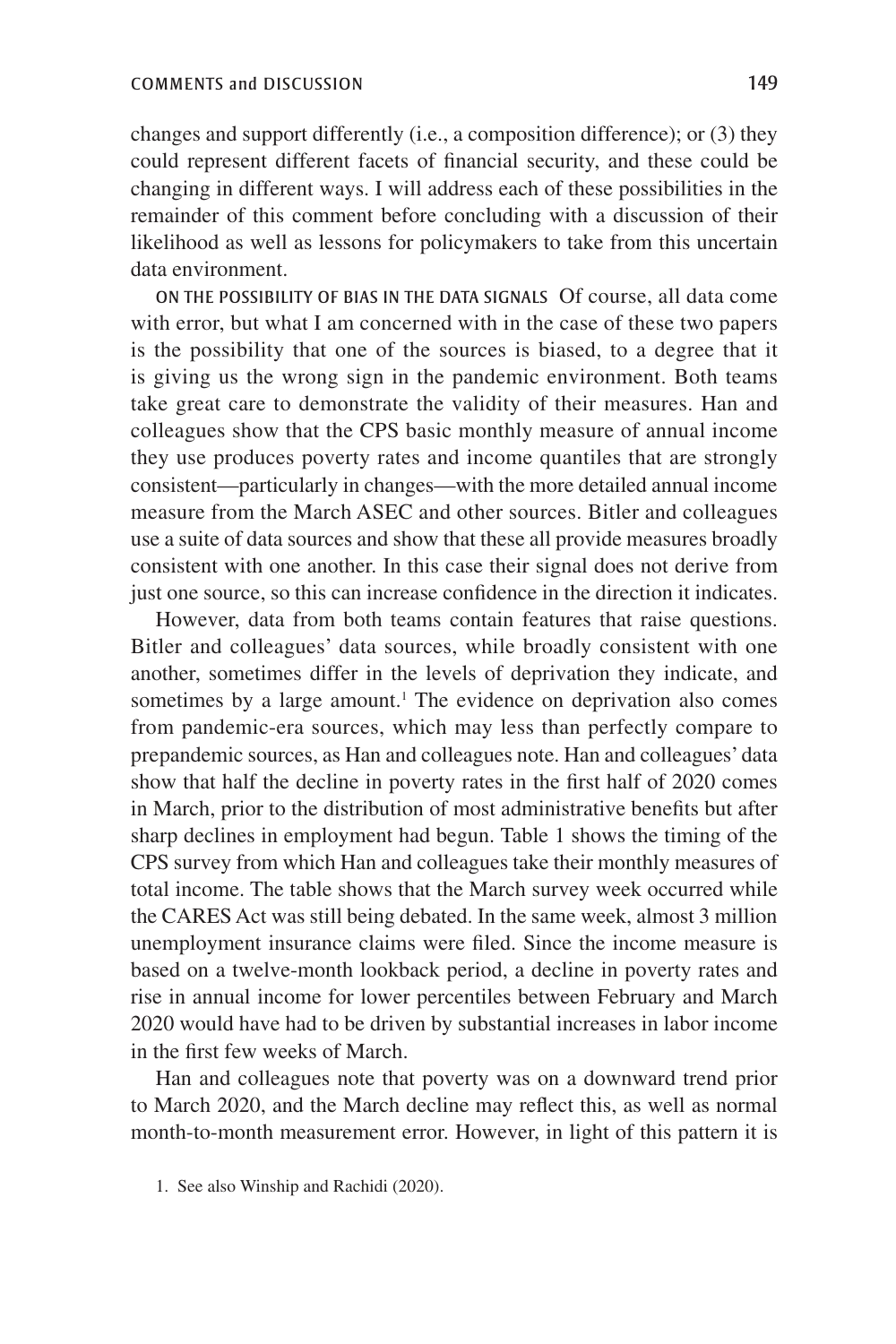|       | Week | Events                                      | Initial UI claims<br>(NSA, millions) |
|-------|------|---------------------------------------------|--------------------------------------|
| March |      |                                             | 0.20                                 |
|       | 2    |                                             | 0.25                                 |
|       | 3    | CPS survey week, CARES debated              | 2.9                                  |
|       | 4    | CARES passed                                | 6                                    |
| April | 1    |                                             | 6.2                                  |
|       | 2    | PUC disbursements begin                     | 5.0                                  |
|       | 3    | EIPs begin, over half disbursed; PUA begins | 4.3                                  |
|       | 4    | CPS survey week, Census Pulse survey begins | 3.5                                  |
| May   | 1    | Fewer than 15 states have begun PUA         | 2.9                                  |
|       | 2    |                                             | 2.4                                  |
|       | 3    |                                             | 2.2                                  |
|       | 4    | CPS survey week                             | 1.9                                  |
|       | 5    |                                             | 1.6                                  |

**Table 1.** Policy and Data Timeline

Source: Nunn, Parsons, and Shambaugh (2020); FRED.

Notes: CPS = Current Population Survey; PUC (Pandemic Unemployment Compensation) are additional payments through traditional unemployment insurance (UI); PUA (Pandemic Unemployment Assistance) are payments to workers who would not qualify for traditional UI under current statutes; EIPs = Economic Impact Payments. Week 1 is the full week containing the first of the month. Subsequent weeks are those fully included in the month. UI claims are from the end of the designated week.

worth considering whether the CPS monthly income data might contain additional error, perhaps unique to the pandemic. One source of error might be re-timing. Respondents may have anticipated the benefits payments they later received under the CARES Act. This source of error is likely not a concern for overall policy conclusions, at least if respondents correctly anticipate their payments. Other sources of error would pose more significant problems for interpreting the rise in incomes in spring 2020 as fully due to real increases from support payments. One example of this would be a change in recall bias, perhaps due to the pandemic. If the pandemic heightens awareness of one's full stream of income—perhaps because respondents have recently reviewed their income to gauge their financial cushion—then some of the rise in incomes may be spurious. The pandemic itself may change how respondents answer survey questions, even those that have been fielded consistently prior to the pandemic. The same caveat applies to Bitler and colleagues. In their case, survey changes in food insecurity and mental health from prepandemic levels may be driven by the pandemic's effects on perceptions of security (economic and otherwise), rather than its actual effects on household income. This issue is clearly illustrated by substantial misclassification of workers based on their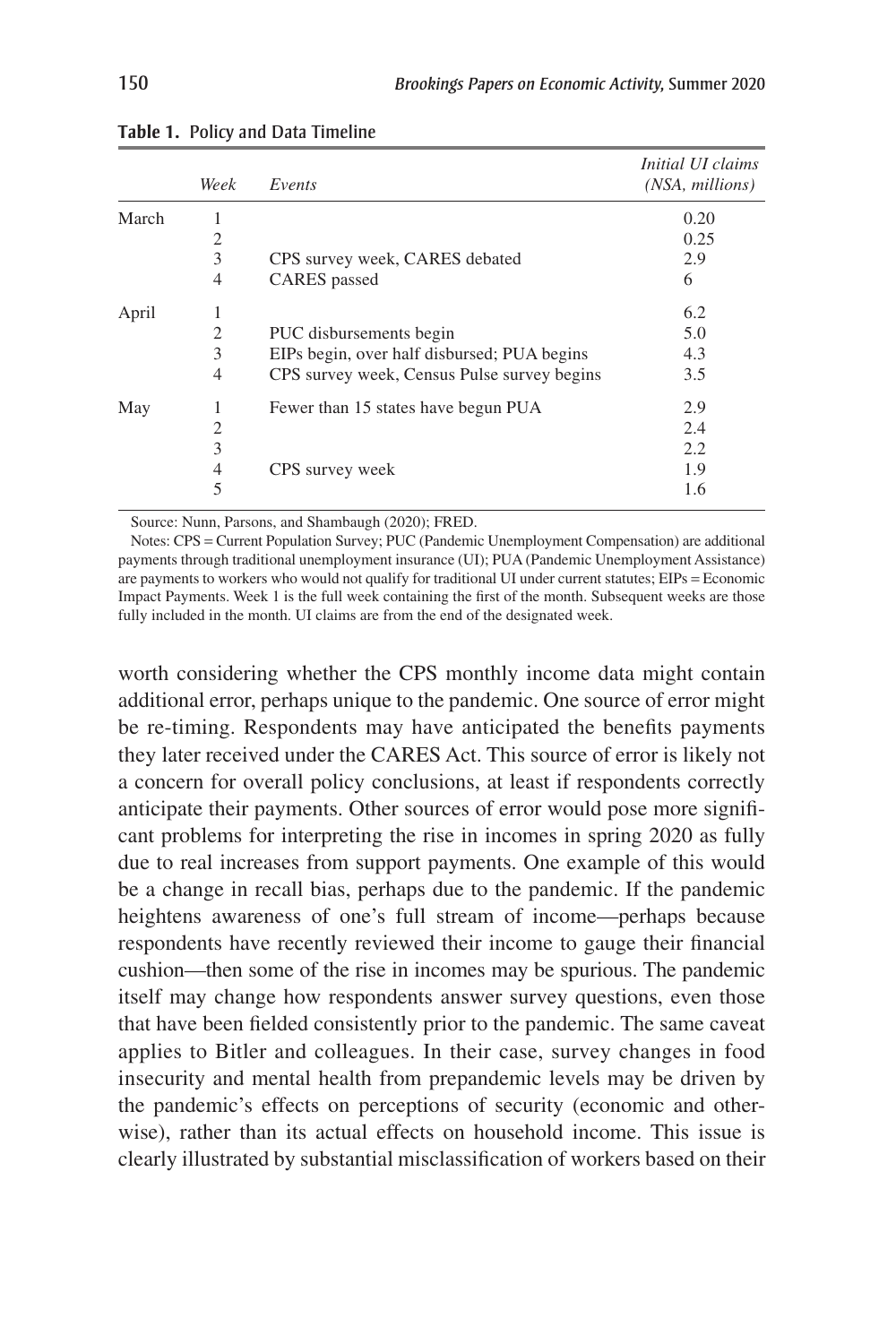responses to the question of "employed, not at work" versus "on layoff" outlined by the US Bureau of Labor Statistics (2020).

Some of this discrepancy could be alleviated with information from administrative sources. Detailed administrative data on which individuals received CARES Act payments would allow the teams to assess whether their estimates of the contribution of these payments to financial security were correct.

ON THE POSSIBILITY OF RELEVANT COMPOSITION AND CONCEPT DIFFERENCES Differences in the composition of respondents across surveys are another possible source of differing conclusions. In this case, it is possible that the surveys capture respondents who are experiencing the implications of the pandemic differently, leading them to provide conflicting indicators of the overall change in financial security. While this is possible, it seems unlikely. Both teams use data sources that are likely to provide representative estimates for the US population as a whole. Moreover, Han and colleagues show that the poverty declines they identify are, for the most part, very broad based. Notably, they write, "we cannot reject the hypothesis that the declines in poverty are the same for all race or all education groups." If particular subpopulations were driving the difference between their aggregate results and those in BHS, it should be the case that some significant populations did not experience poverty declines. But this is not the case.

The different picture of COVID-19 impacts on financial security across the two papers could also be the result of surveying on different concepts. The concept of food security, for example, is different from the concept of total annual income over the past twelve months. Changes in the two concepts could be diverging in the pandemic environment. While this is possible in principle, if true, this would mean the COVID-19 recession has deviated from a long-standing pattern. In a typical recession, poverty rates, unemployment, and food insecurity all rise, as shown in Bitler and colleagues. Bitler and colleagues also show that reported food insecurity has in fact risen in line with its patterns in earlier recessions when calibrated against the rise in unemployment. So, although it is possible that income has risen for many lower earning households while at the same time their food security and ability to make timely housing payments has fallen, the historic (and practical) connections between these measures mean the current measurement situation would be very unusual.

CONCLUDING ASSESSMENT AND LESSONS FOR POLICYMAKERS Both sets of authors have a preferred explanation from the three I have outlined.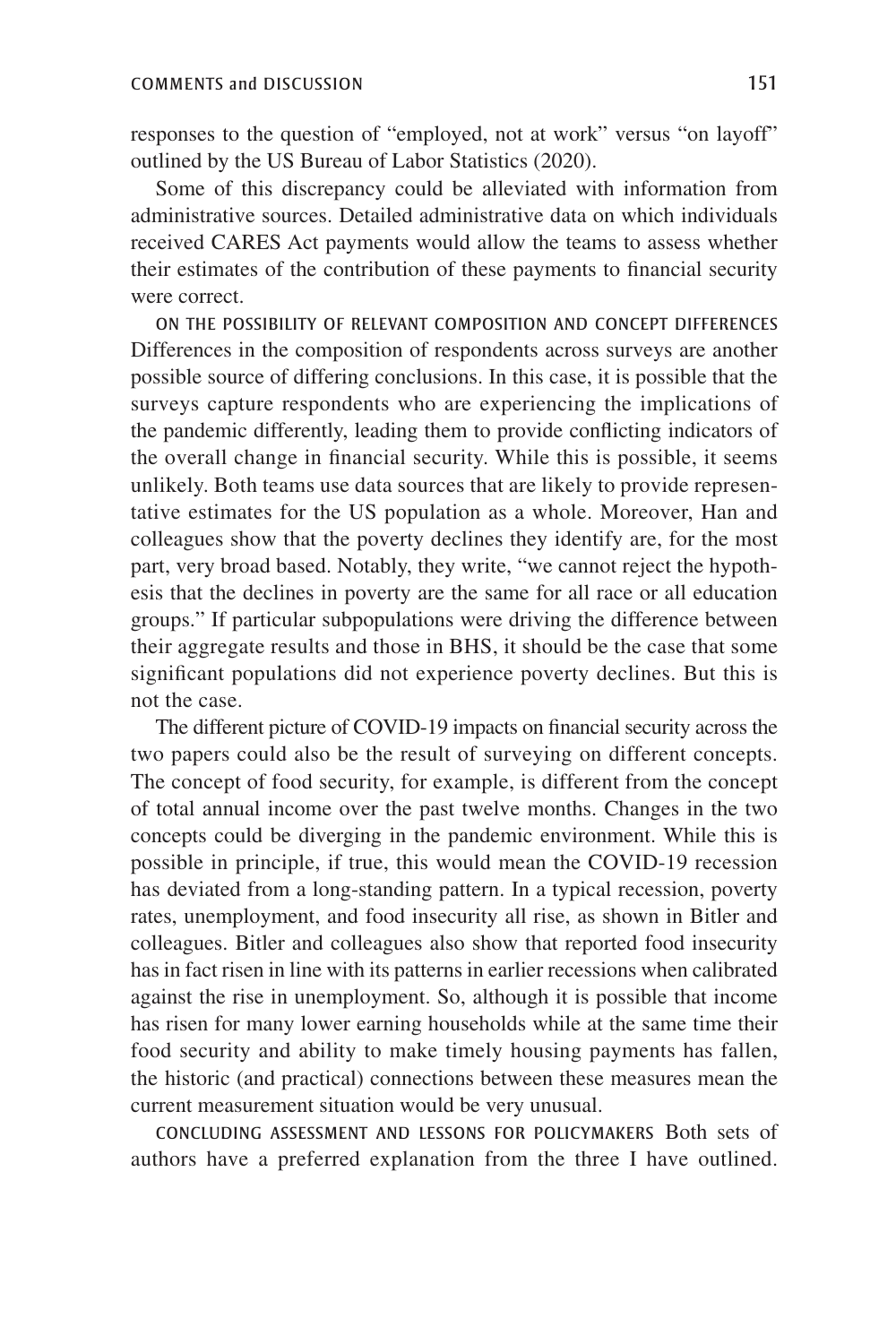The discussion by Han and colleagues in section VI allows for two explanations—different concepts and wrong-signed signal provided by one of the series—to be true.<sup>2</sup> Bitler and colleagues seem to favor the different composition explanation. In their section III, they assess the ways in which the payments that Han and colleagues estimate in their earnings simulations may not have been paid out as assumed, for a range of reasons, and find evidence that in spite of significant federal aid, many individuals and households received little. This is broadly similar to arguing that the income series and the deprivation series are picking up changes for different groups of Americans. We are in an environment that—if not entirely unprecedented—is unmatched in the modern data-gathering era. It is therefore probably still too soon to say definitively why these sources are providing different pictures of US household financial security.

However, in addition to the many good points both teams have made, it is also worth considering an explanation from economic theory. Normally, a rise in income for low earners would reduce financial insecurity for those households, leading to declines in food insecurity and improved housing stability. However, this is not a normal time. Instead of using added income on recurring expenses, households may be trying to preserve at least some of their additional income for anticipated coming hardships. With the expiration of federal CARES Act benefits at the end of July, and the ongoing historically elevated unemployment insurance claims, it looks like households who anticipated limited additional federal support and ongoing hardship would have been correct.

Economic theory would have predicted these households would try to smooth the temporary added income they received in the spring. This is not a definitive test, but patterns in food insecurity (figure 1) and delayed housing payments (figure 2) over the course of late April through July suggest this may be the case. These series show little variation in the shares of households facing these situations, despite the phase in and out of substantial portions of the CARES Act benefits payments over this period. This would be the case if households attempted to smooth the additional income they received starting in April. Looking specifically at food insecurity due

2. More precisely, Han and colleagues argue that the survey data showing elevated levels of hardship based on food insecurity and deferred or missed rent and mortgage payments are unreliable as indicators of true hardship for a variety of reasons related to comparability challenges. They suggest instead that "the profound disruptions from the pandemic . . . could lead to increases in hardship" through other channels. However, I find that two major pandemicera surveys provide evidence highly consistent with one another and with a major pre-COVID-19 source (Swaziek and Wozniak 2020).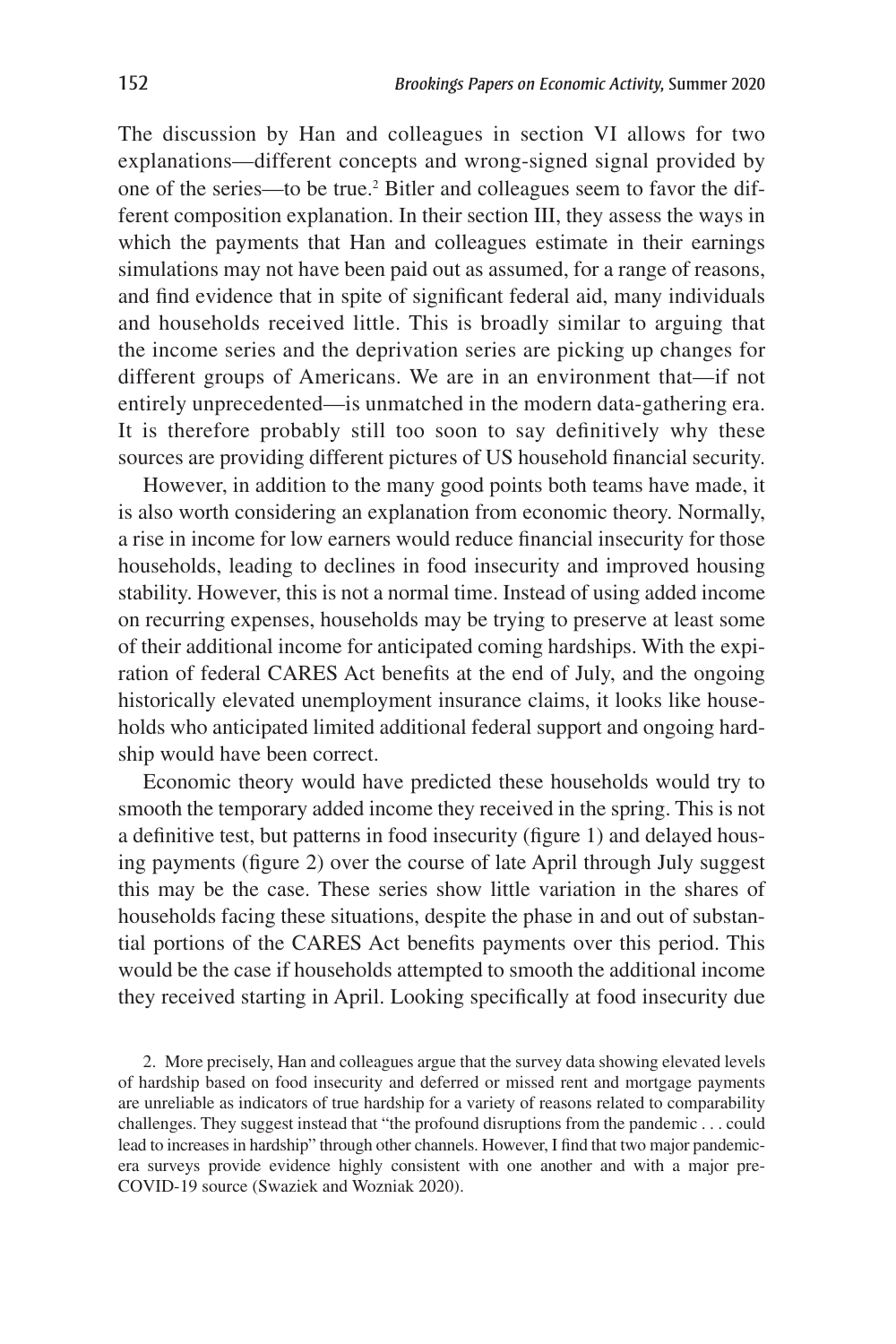

**Figure 1.** Food Insecurity in the United States during COVID-19



Source: US Census Household Pulse Survey.

Notes: Survey week 1 (April 23–May 5) through week 12 (July 16–21). Top panel: share of all respondents reporting food insecurity, by severity. Bottom panel: share of all respondents listing financial constraints as the reason for their food insecurity.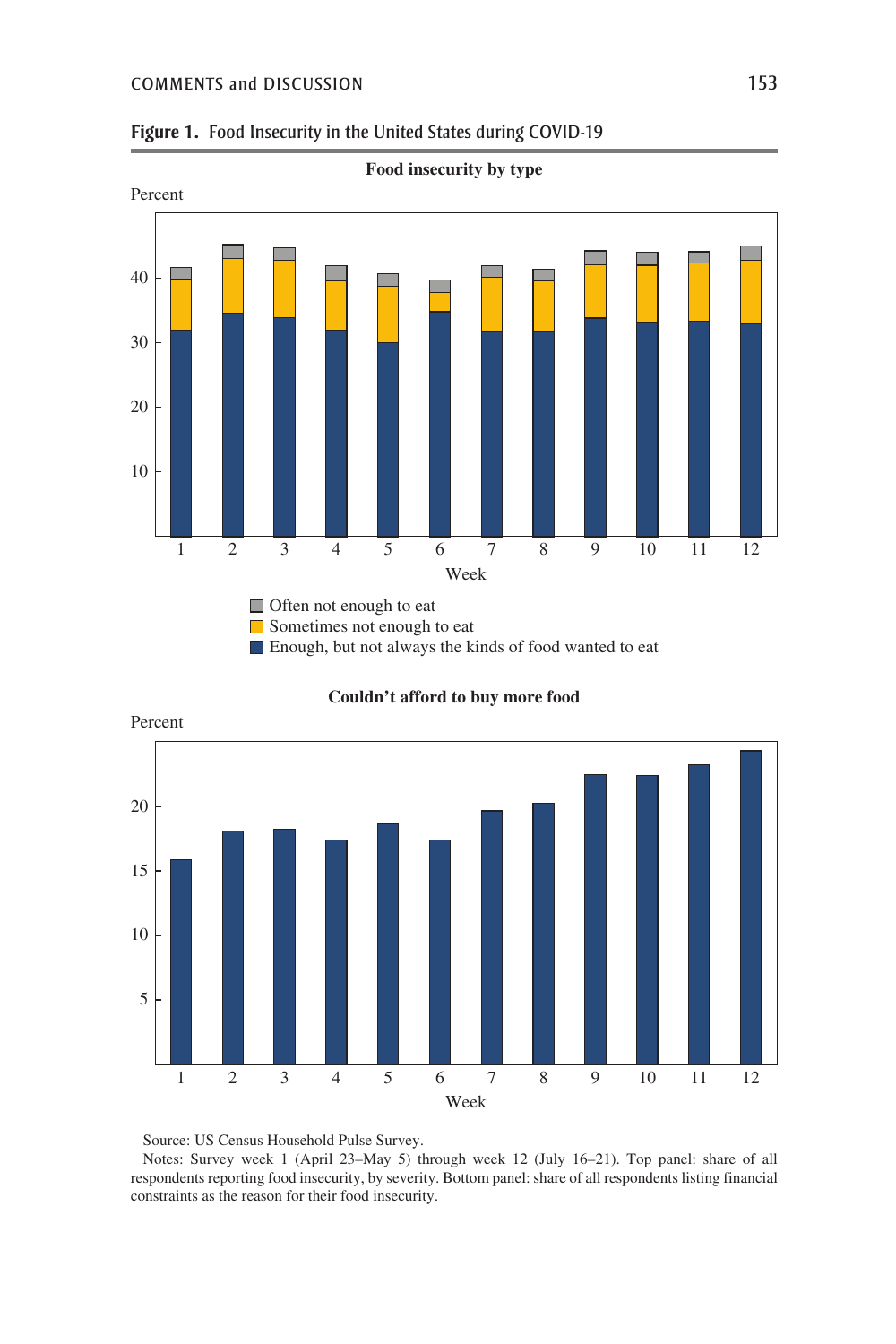**Rent payment last month**



### **Mortgage payment last month**



Source: US Census Household Pulse Survey. Notes: Survey week 1 (April 23–May 5) through week 12 (July 16–21).

# **Figure 2.** Housing Expense Insecurity in the United States during COVID-19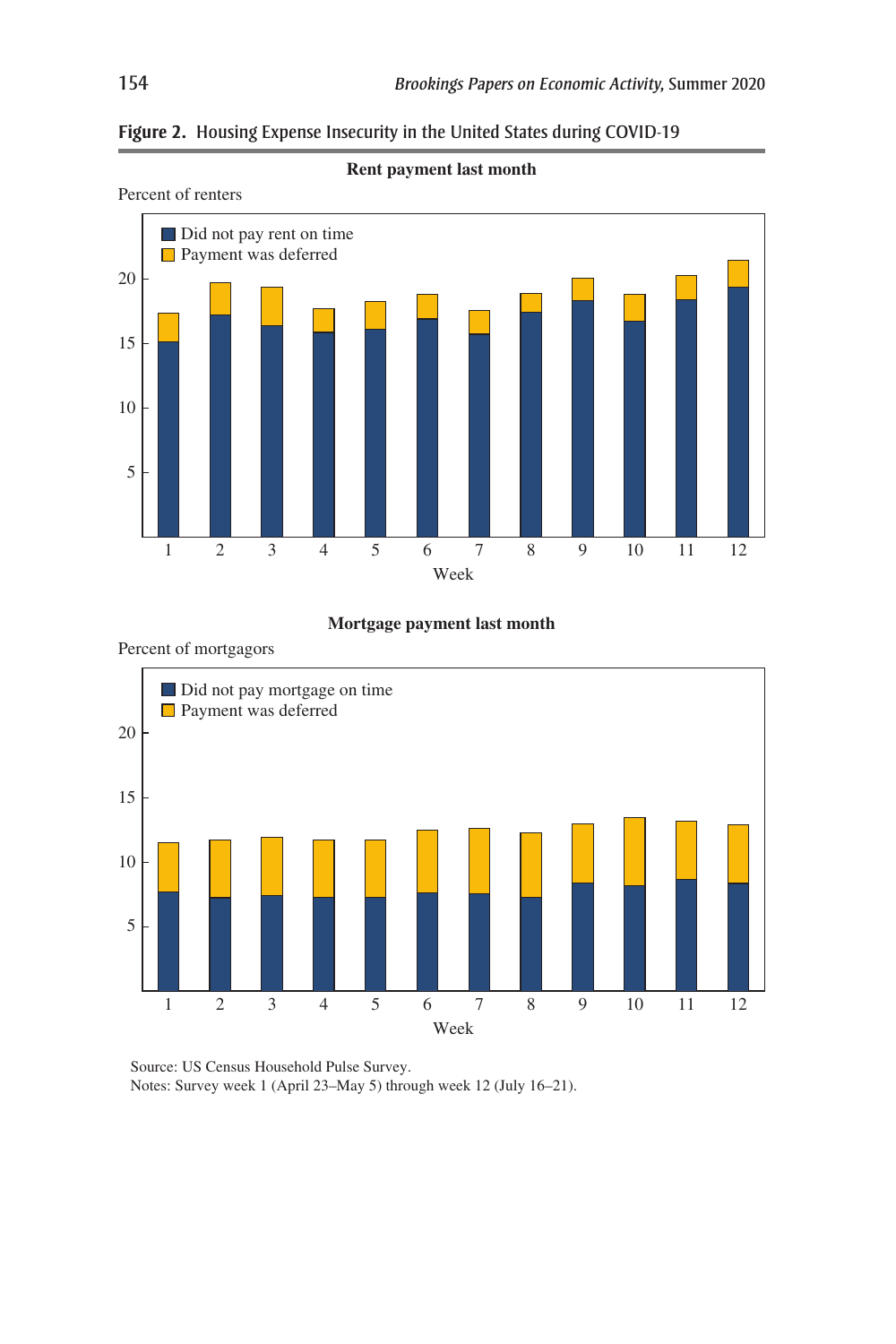to financial constraints, the figure shows that, if anything, this begins rising six to eight weeks after the initiation of EIPs and while expanded UI payments were still in place. Also, the share of respondents reporting food insecurity due to supply disruptions (not shown) declines over the same period. These patterns seem at odds with Han and colleagues' suggestion that ongoing pandemic disruptions are more responsible for high levels of food insecurity than is direct financial need. Further evidence suggesting smoothing behavior by households is documented in Cox and others (2020). They find that liquid balances grew for most US households starting in March, and the increase was disproportionately driven by lowerwage earners.

At this point, neither team has a source that can, with great confidence, summarize the financial security position of US households. We must carefully analyze the imperfect signals these data give us and assess whether historic direct financial supports to US households are doing what they are intended to do in real time. The fact that the United States does not have a more robust data infrastructure at this critical time is beyond unfortunate. It means we will get some important questions wrong, with lasting consequences. One lesson from these two papers is that policymakers should consider statistical reform along the lines presented in Heggeness (2020).

Fortunately, in spite of differences, the two projects align on a number of other implications for policymakers. Policymakers should design supports to address known dimensions of distress in an auto-stabilized way, so that support declines only as the economy recovers, rather than leaving households to guess the likely path of future benefits. The data suggest that large shares of Americans are facing food and housing insecurity in spite of massive income infusions. Policies to address this distress should potentially target these basic needs specifically. Bitler and colleagues have many suggestions, particularly for ways to strengthen food supports. Policymakers should also carefully monitor changes in prices that might differentially affect housing and food expenditures, potentially making households less secure on these dimensions even as incomes rise. Finally, efforts to monitor income and other measures of financial security should continue in a robust way through the pandemic, in order to guide ongoing policy decisions.

#### **REFERENCES FOR THE WOZNIAK COMMENT**

Cox, Natalie, Peter Ganong, Pascal Noel, Joseph Vavra, Arlene Wong, Diana Farrell, and Fiona Greig. 2020. "Initial Impacts of the Pandemic on Consumer Behavior: Evidence from Linked Income, Spending, and Savings Data." In the present volume of *Brookings Papers on Economic Activity.*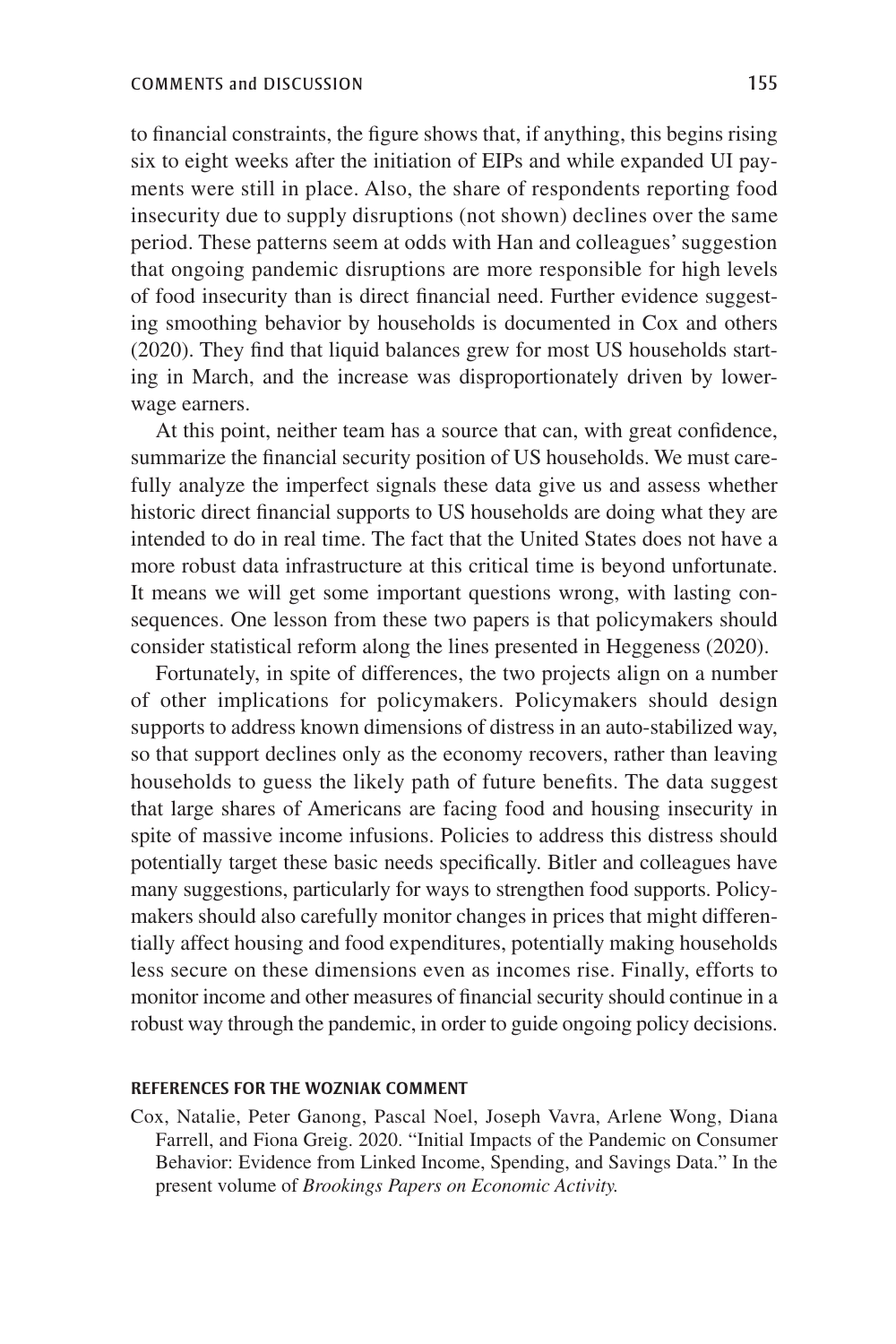- Heggeness, Misty. 2020. "The Need for Data Innovation in the Time of COVID-19." Policy brief. Opportunity and Inclusive Growth Institute, Federal Reserve Bank of Minneapolis. https://www.minneapolisfed.org/article/2020/the-need-for-datainnovation-in-the-time-of-covid-19.
- Nunn, Ryan, Jana Parsons, and Jay Shambaugh. 2020. "Incomes Have Crashed. How Much Has Unemployment Insurance Helped?" Blog post, May 14, Brookings. https://www.brookings.edu/blog/up-front/2020/05/13/incomes-havecrashed-how-much-has-unemployment-insurance-helped/.
- Swaziek, Zachary, and Abigail Wozniak. 2020. "Disparities Old and New in US Mental Health during the Covid-19 Pandemic." *Fiscal Studies* 43, no. 3: 709– 32.
- US Bureau of Labor Statistics. 2020. "Frequently Asked Questions: The Impact of the Coronavirus (COVID-19) Pandemic on the Employment Situation for May 2020." June 5. https://www.bls.gov/cps/employment-situation-covid19 faq-may-2020.pdf.
- Winship, Scott, and Angela Rachidi. 2020. *Has Hunger Swelled?* Washington: American Enterprise Institute.

**GENERAL DISCUSSION** Steven Davis commented on the concerning increase in food insecurity during the COVID-19 pandemic, especially considering the recent and substantial expansion of government income support programs. If the data on food insecurity prove correct, Davis noted that the increase is an indictment of unemployment insurance and SNAP policy implementation. He stated that, in his view, the economics profession in general has devoted too little attention to policy execution. The evidence presented here suggests that recent income support policies have failed to meet their goals despite huge expenditures.

Jason Furman questioned to what extent are people not receiving benefits they are eligible for as a result of problems with execution versus to what extent people are not eligible for benefits because of policy design. Furman then furthered his question by remarking that the policy priority could be to continue to operate under the same eligibility criteria and just expand benefits rather than change eligibility.

He also noted that he has heard that lines at food banks may be as long as they are because people are seeking precautionary savings—that people who could afford food are receiving food donations in order to save money in case they can't save later. People are more able to wait in long food bank lines because of the lower opportunity cost of time during the pandemic. Furman asked the authors if these interpretations have any merit in the discussion of increased food insecurity.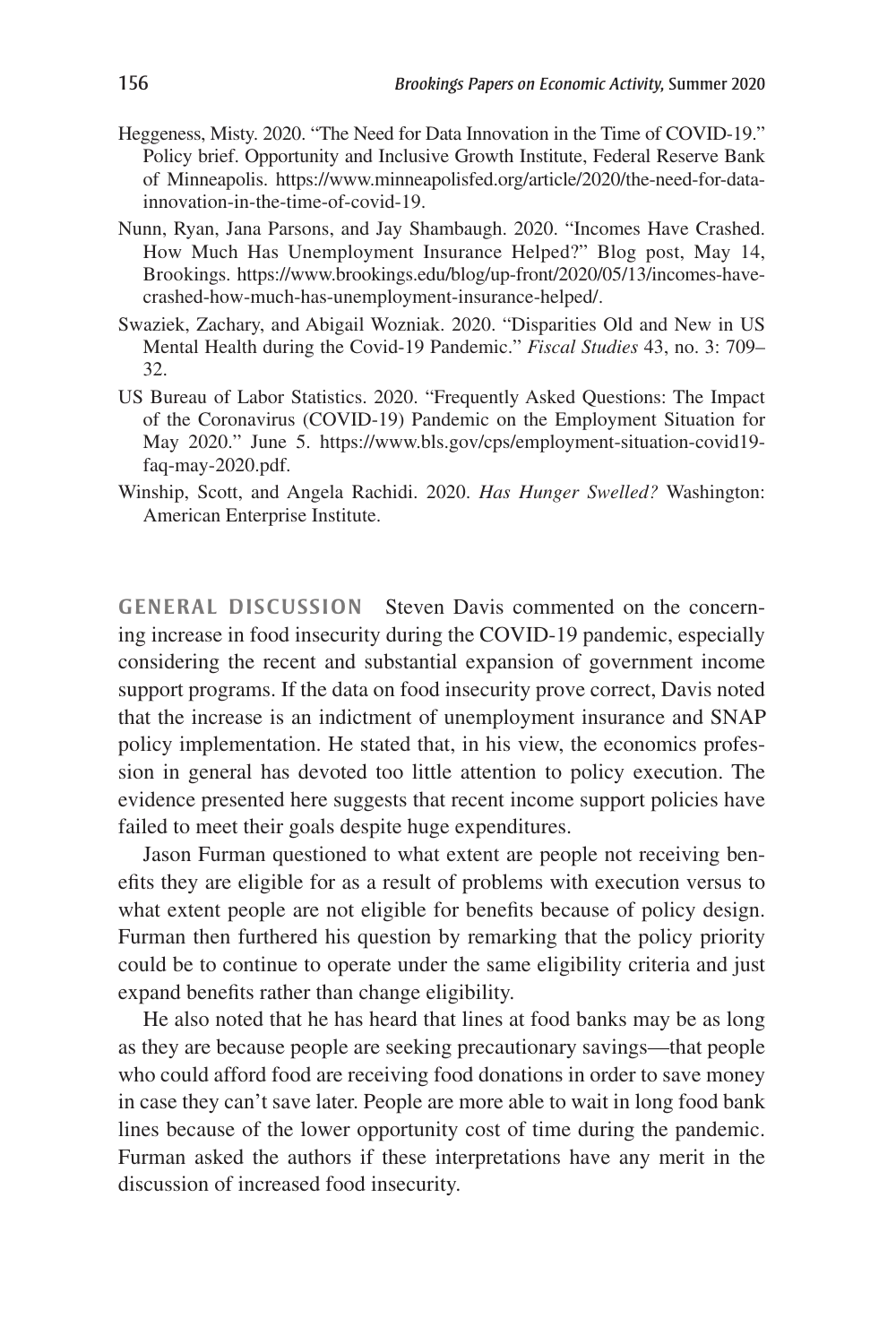Janice Eberly directed the authors to questions in the teleconferencing platform's chat function regarding the large number of unemployed workers who have not received unemployment benefits, according to the survey.

Jay Shambaugh noted, for the paper by Han, Meyer, and Sullivan, that the stimulus checks as authorized by the CARES Act could not go to immigrants or tax households with an immigrant member. He asked the authors how they dealt with this exclusion. He also noted that undocumented immigrants were ineligible for the stimulus checks and unemployment insurance. Shambaugh then mentioned a comment in the paper regarding offsetting biases and wondered if these biases of income support ineligibility were biased toward people living near or far below the poverty line. He remarked that the paper by Bitler, Hoynes, and Schanzenbach presented disproportionate UI nonreceipt at the very low end of the income range and questioned if the authors had imputed benefit income to people who did not receive any benefits.

Shambaugh then asked Diane Schanzenbach how and to what extent food availability and pricing at the beginning of the quarantine, when there were shortages in staples and SNAP-eligible foods at grocery stores, had an impact on food insecurity.

In response to questions regarding the increase in food insecurity, Bruce Meyer argued that there may be many reasons for this trend besides a decline in income. He noted the decline in overall spending and the increase in uncertainty about the future. Meyer acknowledged evidence that the food insecurity measure has problems, including its peculiar time series patterns and inconsistency with other measures of well-being.<sup>1</sup> He argued that researchers should stop measuring unemployment insurance receipt using self-reports because of evidence indicating that people underreport receipt of benefits. Meyer referenced the Current Population Survey's weighted report of receipt and the demonstrated and growing share of recipients that do not report their unemployment insurance income. He noted that this paper's calculations only assume that a fraction of the unemployed received unemployment insurance to match the total dollars paid out according to Treasury totals.

Meyer also responded to concerns about program ineligibility for undocumented immigrants by mentioning that they are less than 3 percent of the American population, according to the latest Pew estimates. He said it is unlikely that in the near future there will be policies directed toward

<sup>1.</sup> Bruce D. Meyer and James X. Sullivan, "Levels and Changes in Income Poverty, Consumption Poverty and Material Well-Being: A Response to Shaefer and Rivera (2017)," working paper, 2018, https://www3.nd.edu/∼jsulliv4/Meyer\_Sullivan\_response.pdf.